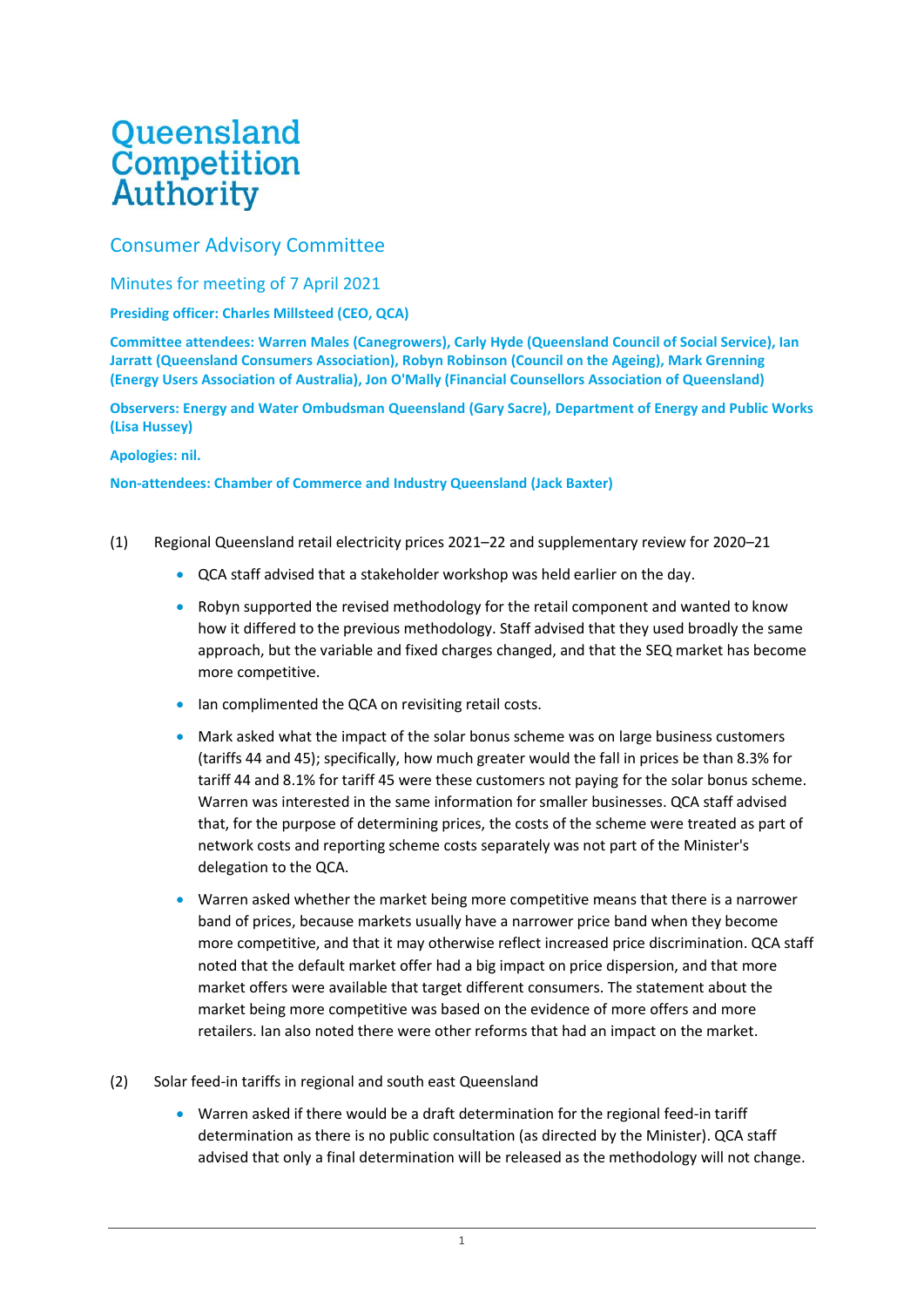- Mark asked about the relevance of negative spot prices to the determination, and QCA staff explained that these were taken into account.
- Robyn asked if a time-varying feed-in tariff was foreseen. QCA staff said that they engage with the Department of Energy and Public Works on the issue, and indicated that the roll-out of smart meters would be an important factor in determining whether/when a time-varying feed-in tariff would be determined.
- (3) South east Queensland retail electricity market monitoring
	- Jon has received some feedback that retailers were not offering HEEAS to customers in hardship or not explaining it. QCA staff noted that only prices paid by HEEAS customers are reported on in the QCA's market monitoring reports, but that staff would investigate publicly available information on HEEAS that may also be relevant to the next market monitoring report (if the QCA is directed to prepare another report).
	- Jon expected that the coronavirus pandemic and the reduction of Job-keeper would lead to people struggling to meet electricity costs, and said that retailers should ensure that support like HEEAS was provided and widely communicated.
	- Ian asked when the QCA normally expects to get a direction as he considers it important to have a report on SEQ-specific issues. QCA staff said he QCA usually receives a direction around April.
	- Robyn asked if there is a role or action for the QCA to support vulnerable customers, and if the QCA can make recommendations to government. QCA staff indicated that the QCA does not have a formal remit to advise the government on targeted support for vulnerable customers.
- (4) AGL late payment fees
	- Ian found it interesting that so many customers were no longer with AGL, and asked about other payments (e.g. paper bill fees). QCA staff noted that this breach was only about late payment fees and that most other breaches in the past have been low both in value and number of affected customers.
	- Robyn noted that this breach was self-reported by AGL and asked if any complaints [from] customers] were received. QCA staff noted that no complaints were received, and that AGL reported the breach after staff discovered some published offers with prohibited fees attached.
	- Carly noted that the breach was not picked up in the QCA's monitoring and asked if more active monitoring through the QCA was planned. QCA staff explained that the QCA does not have visibility of retailers' billing, but that the QCA checks published offers quarterly and also sends a letter to each retailer when they enter the market to explain the Queenslandspecific regulations, including the fee restrictions that apply to standing offers.
- (5) Maximum fees payable under schedule 8 of the Electricity Regulation
	- QCA staff thanked the committee members for their input when drafting the advice, which is currently being considered by the Minister responsible for energy.
	- Robyn asked whether staff had an idea of how quickly the QCA's advice might be considered; QCA staff were not able to give any such indication.